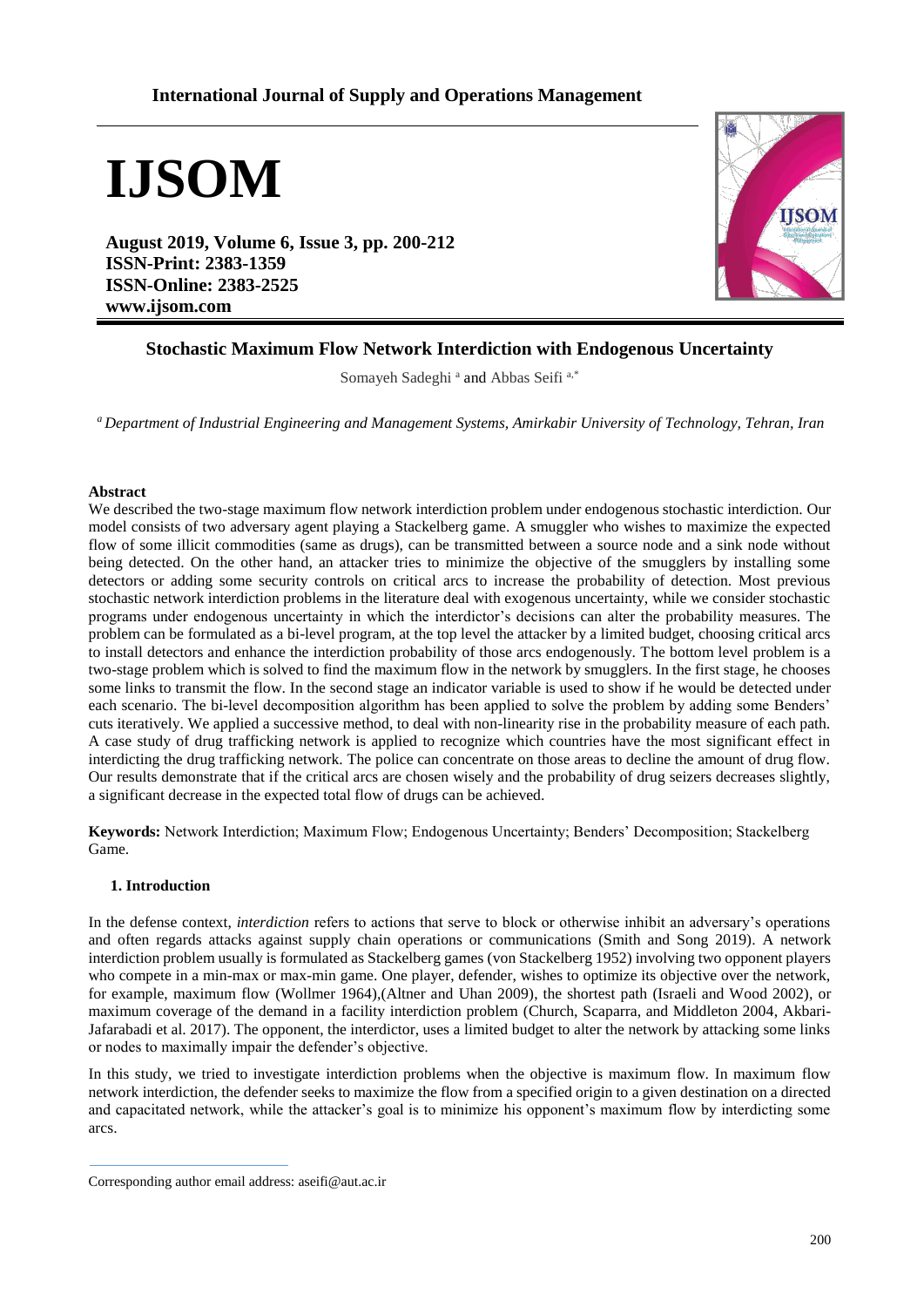In some situations, an unfavorable or illegal flow of material is transmitted via a network, and then an intervention plan is needed to interrupt the flow in the network. These problems are studied in the literature, for example, drug trafficking (Malaviya, Rainwater, and Sharkey 2012a), hospital infection (Assimakopoulos 1987), nuclear smuggling (Morton, Pan, and Saeger 2007), illegal immigrants(Zhang, Zhuang, and Behlendorf 2018) or flood control (Soleimani-Alyar, Ghaffari-Hadigheh).

Wollmer (1964) proposed the first interdiction problem and modeled a min-max flow in a network by removing a given number of arcs. The network interdiction problem in general case is NP-complete (Wood 1993) and a polynomial time algorithm for interdiction problem over planar graphs was presented in (Pan and Schild 2016). The network interdiction problem has received some attention in recent decades because of the wide range of applications varying across supply chains (Liberatore, Scaparra, and Daskin 2011), military planning (Scaparra and Church 2008), toll control (Borndörfer, Sagnol, and Schwartz 2016), nuclear smuggling (Michalopoulos, Barnes, and Morton 2014), drug enforcement (Malaviya, Rainwater, and Sharkey 2012a), water resource management (Qiao et al. 2007) and (Soleimani-Alyar, Ghaffari-Hadigheh, and Sadeghi 2016), and electrical grid analysis (Salmeron, Wood, and Baldick 2004).

Recently, some researchers extended the basic form of network interdiction problem and studied different forms of these problems including path-based interdiction (Granata, Steeger, and Rebennack 2013); interdiction with asymmetric information (Bayrak and Bailey 2008); the bi-objective and tri-objective interdiction (Rocco S. and Ramirez-Marquez 2010), (Chen, Guo, and Yu 2019) and (Ramirez-marquez, A, and S 2010); the multi-commodity networks (Lim and Smith 2007); the tri-level network interdiction with fortification (Sadeghi, Seifi, and Azizi 2017); dynamic network interdiction (Rad and Kakhki 2013,Jabbarzare, Zolfagharinia, and Najafi 2019); and stochastic network interdiction (Ramirez-Marquez and Rocco S. 2009),(Cormican, Morton, and Wood 1998) and (Morton, Pan, and Saeger 2007). Two comprehensive surveys about network interdiction models and algorithms are provided in (Smith and Song 2019 , Smith, Prince, and Geunes 2013).

From the certainty point of view, the network interdiction optimization problem is divided into two classes; including deterministic optimization and stochastic programming. Wood (1991) studied the deterministic network interdiction with binary interdiction. The stochastic variants of network interdiction problems have received more attention recently. The first stochastic network interdiction problem with uncertain and binary interdiction success was formulated by Cormican et al. (1996). the objective of the problem was to minimize the expected maximum flow (Cormican, Morton, and Wood 1998). The presence of uncertainty in both traveling cost and interdiction impacts is studied in Song, Yongjia (2016) where a solution method based on branch and cut algorithm is applied. A stochastic shortest path network interdiction with a fixed probability of detection is addressed in Zhang, Zhuang, and Behlendorf (2018). The stochastic form of network flow interdiction with Stochastic under heterogeneous risk preferences is studied by Lei, Shen, and Song (2018). The other uncertain element which is considered for network interdiction problems is the number of attacks (Liberatore, Scaparra, and Daskin 2011), origin-destination pair(Morton, Pan, and Saeger 2007)and the mass and type of shipping material (Nehme 2009).

In some real applications, uncertainty is endogenous, meaning that the decisions can influence and change the probability measures related to different scenarios. Most stochastic interdiction models assume exogenous uncertainty in which the probability of events is fixed and given. Our model is concerned with the maximum flow interdiction problem under endogenous uncertainty with decision dependent probabilities. We studied a bi-level programming problem. In the first level, the interdictor chooses some critical links to enhance interdiction ability by installing some detection sensors. The choice of links will change the associated probability of detection scenarios. In the second level, the defender will decide how to flow an illicit material (for example drugs) in the network via a two-stage stochastic program. In a "here and now situation", he has to find a maximum flow in the network without any information on the occurring scenarios. Then, in the second stage, a control variable is used to indicate whether or not he is detected under various scenarios. We assumed a prior probability of detection associated with each link and this probability will change with the decision on installing the detection sensor. In the sequel, we arrived at a stochastic interdiction model of maximum flow network with endogenous probabilities. A Benders' decomposition approach is then used to solve the proposed bi-level programming model. A real-world case study of worldwide drug trafficking network is presented herein.

The rest of this paper is structured as follows. Section 2 introduces the notation and presents the basic formulation of a bi-level maximum flow network interdiction problem. Then, the proposed stochastic interdiction problem is described. The linearization method is applied in Section 3. The solution method is applied in Section 4. Computational results on a real-world case study are presented in Section 5. Finally, we draw some concluding remarks in Section 6.

# **2. Problem description and formulations**

In this section, we describe a bi-level programming formulation of maximum flow network interdiction problem, then the developed stochastic version of the problem with endogenous uncertainty will be introduced.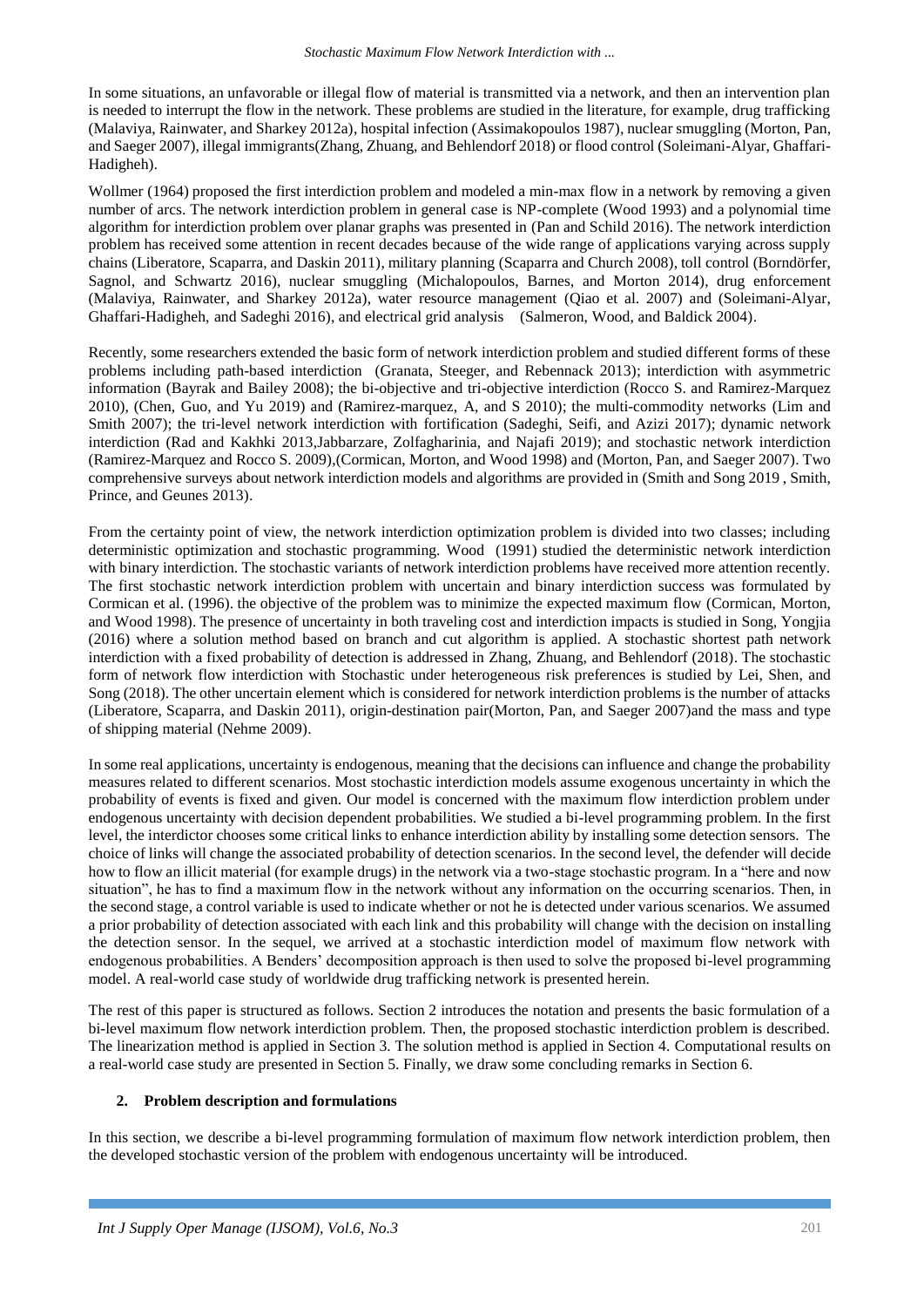### **2.1. Bi-level Maximum Flow Network Interdiction**

The maximum flow network interdiction problem is defined in a directed graph  $G(N, A)$ , with nodes set N and arcs set . The interdiction problem is a leader-follower, Stackelberg game. The problem is between two parties known as defender and attacker (or interdictor). The defender (follower) seeks to maximize the flow from origin node  $\hat{U}$  to destination node D. The interdictor (leader) goal is to discover some critical arcs and attack the network due to limited budget *B* to minimize the defender's maximum flow. Let  $u_k$  denote the capacity of arc  $k \in A$  and dummy arc  $(D, 0)$ with capacity  $u_{DQ} = \infty$ . The bi-level maximum flow network interdiction is formulated as follows:

$$
\min_{x \in X} \max_{y} y_{DO}
$$
  
DMFI<sup>1</sup> Model  
  

$$
s.t. \sum_{k \in FS(i)} y_k - \sum_{k \in RS(i)} y_k = O \quad \forall i \in N, (i, j) = k
$$
  

$$
y_k \le u_k (1 - x_k) \quad \forall k \setminus \{FS(O), RS(D)\}
$$

Variable set  $x \in \{0,1\}^{|A|}$  represents the attack vector and  $y \ge 0$  is the flow vector. The feasible set X is defined as  $X =$  $\{x \in \{0,1\}^{|A|} \mid c^T x \leq B\}$  where  $c_k$  is the cost of interdicting, arc  $k \in A$ .  $FS(i) = \{j \in N \mid (i,j) \in A\}$  is the forward star (set of arcs going out of node i) and  $RS(i) = \{j \in N \mid (j, i) \in A\}$  is the reverse star (set of arcs going into node i) of each node  $i \in N$ .

#### **2.2. Uncertain maximum flow network interdiction**

It is clear that interdiction problems are further complicated in the presence of uncertainty. However, in some real applications, two players of the game (defender and attacker) are not fully cognizant of their opponent and should decide under uncertainty. In this study, we consider the situation that the probability of a successful attack is decision dependent and changes endogenously in the model.

For the uncertain version of the interdiction problem, suppose that the interdiction action for any arc  $k \in A$  may be successful with the given probability measure  $p_k$  ( $0 \leq p_k \leq 1$ ) initially and the interdictor can increase this probability measure to  $q_k$  ( $0 \le q_k \le 1$  and  $q_k \ge p_k$ ) by enhancing the interdiction ability. This enhancement may be achieved by adding some sensors or security controls according to the interdictor's limited budget. Due to the limited interdiction  $budgetB$ , the interdictor tries to find the best possible arcs of the network to enhance the interdiction ability, in order to maximize the defender's traversing cost.

The problem can be formulated as a bi-level program which involves two nested optimization models in which the upper agent optimizes its own objective function subject to the reaction of the agent in a subsequent level. At the top level, the attacker tries to identify critical arcs and enhance the interdiction probability of those arcs from  $p_k$  to  $q_k$  for damaging the network and increasing the cost of traversing. The bottom level is a two-stage stochastic problem by itself. The first stage is solved to find the maximum flow in the damaged network and in the second stage and after scenario realization, the follower recognizes if the flow is detected by the leader or not.

#### **Problem notations:**

#### **Network components**

| G(N, A)                       | Weighted and directed network with nodes set $N$ and arcs set $A$                                                                                    |
|-------------------------------|------------------------------------------------------------------------------------------------------------------------------------------------------|
| FS(i)                         | Set of arcs going out of node $i$                                                                                                                    |
| RS(i)                         | Set of arcs going into node $i$                                                                                                                      |
| Input parameter               |                                                                                                                                                      |
| B                             | The total interdiction budget                                                                                                                        |
| $c_k$                         | The cost of interdicting arc $k \in A$                                                                                                               |
| $\mathcal{C}_{max}$           | The penalty which is imposed when no allowed flow exists                                                                                             |
| $p_k$                         | The probability of successful detection on arc $k \in A$ with no interdiction action on that arc                                                     |
| $q_k$                         | The probability of successful detection on arc $k \in A$ with interdiction action on that arc                                                        |
| <b>Random elements</b>        |                                                                                                                                                      |
| $S \in \{0,1\}^{ A }$         | Sample space                                                                                                                                         |
| $s = (b_1, , b_{ A }) \in S$  | A scenario where $b_k^s$ is a binary parameter that is 1 if the defender being interdicted while<br>transmitting flow in the arc $k$ and 0 otherwise |
| $\mathcal{P}^{\mathcal{S}}_x$ | The probability measure related to scenario $s \in S$ depends on variable x                                                                          |
| $\pi_n^s$                     | The probability measures induced by decision vector x under scenario $s \in \mathcal{S}$ .                                                           |

<sup>1</sup> Deterministic Maximum Flow Interdiction

 $\overline{a}$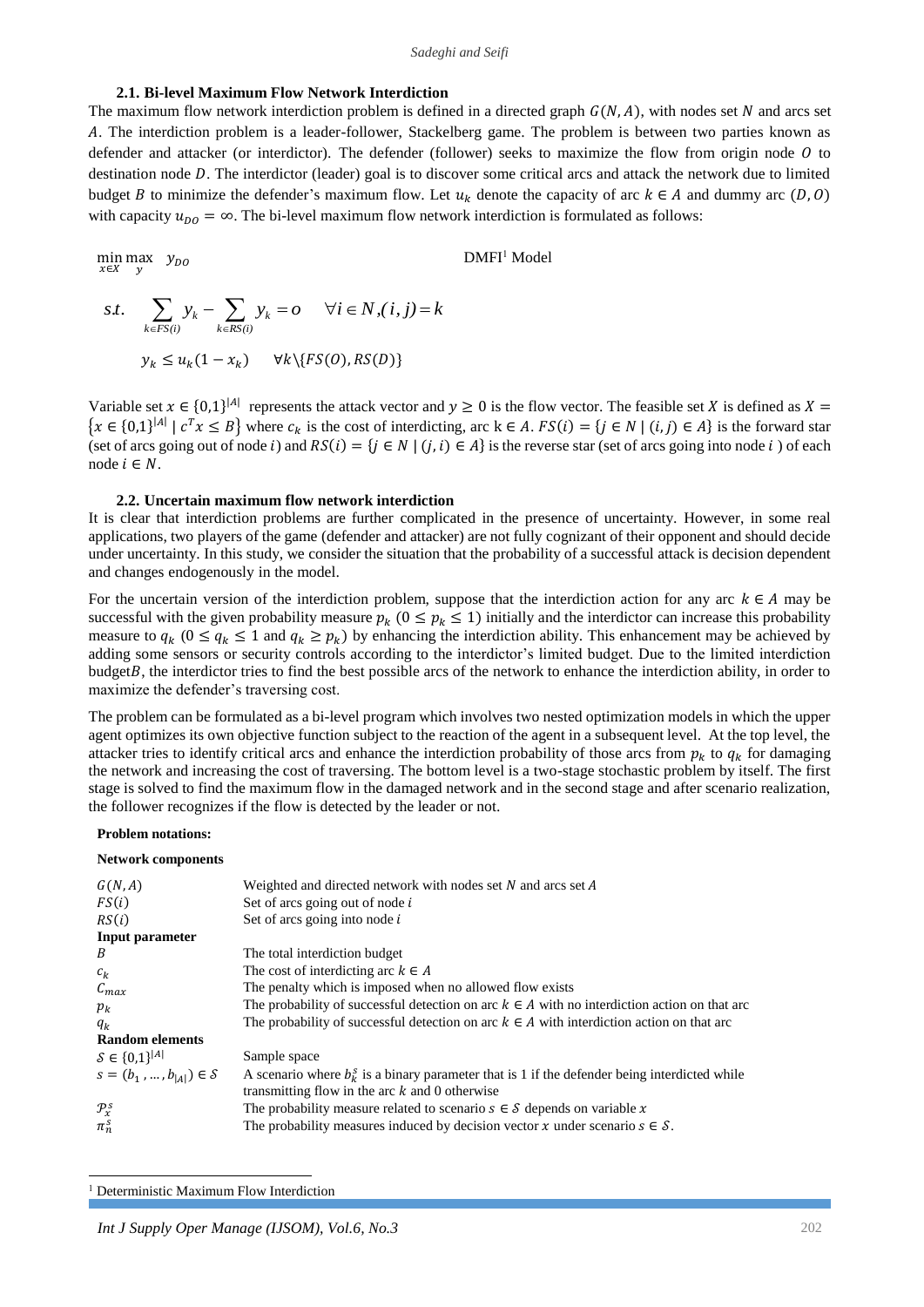| variables    |                                                                                                    |
|--------------|----------------------------------------------------------------------------------------------------|
| $x_k$        | Interdictor's decision variable. $x_k = 1$ if arc $k \in A$ is interdicted and $x_k = 0$ otherwise |
| $y_k$        | Evaders' decision variable. $y_k = 1$ if arc $k \in A$ is traversed and $y_k = 0$ otherwise        |
| $y_{DO}$     | The total flow from origin node $\theta$ to destination node $\theta$                              |
| $\gamma^{S}$ | The indicator variable which is 1 if the evader traverse arc $k \in A$ where $b_k^s = 1$           |

Now, we outline the stochastic model. For each arc,  $k \in A$  defines a binary decision variable  $x_k$  which is 1 if the defender enhances the interdiction ability and 0 otherwise.  $y_k$  is defined as a bottom level variable which indicates the flow of arc  $k \in A$ . The total flow is  $y_{DQ}$  if an O-D flow exists due to scenario  $s \in S$  where S is the set of all possible scenarios. If an O-D flow is not possible, it means the flow is blocked by an interdicted arc, and the defender is penalized with a fixed number  $C_{max}$ . A binary indicator variable  $\gamma^s$  is defined to indicate if there is a successful O-D flow or not. The  $\gamma^s$  is 1 if the defender flows the material in an interdicted arc in scenario  $s \in S$  and 0 otherwise.

The objective function of the problem is formulated as,  $\sum_{s} \mathcal{P}^{s} \sum_{k \in A} [(1 - \gamma^{s}) y_{D0} - \gamma^{s} C_{max}]$ , where  $\mathcal{P}^{s}_{x}$  is the probability measure related to scenario  $s \in \mathcal{S}$  depending on decision x. The maximum flow network interdiction model with the above objective function and related constraints are presented as follows:

$$
\min_{x} \sum_{s} \mathcal{P}_{x}^{s} \sum_{k \in A} [(1 - \gamma^{s}) y_{D0} - \gamma^{s} C_{max}] \tag{1}
$$

$$
s.t. \sum_{k \in A} c_k x_k \le B \n x_k \in \{0,1\} \quad \forall k \in A
$$
\n
$$
(2)
$$

$$
\max_{y,\gamma} \sum_{s} \mathcal{P}_{x}^{s} \sum_{k \in A} [(1 - \gamma^{s}) y_{D0} - \gamma^{s} C_{max}]
$$
\n(3)

$$
\sum_{i=1}^{S.L.} \sum_{i,j=1}^{S.L.} \sum_{i,j=1}^{S.L.} \sum_{i,j=1}^{S.L.} \sum_{i,j=1}^{S.L.} \sum_{i,j=1}^{S.L.} \sum_{i,j=1}^{S.L.} \sum_{i,j=1}^{S.L.} \sum_{i,j=1}^{S.L.} \sum_{i,j=1}^{S.L.} \sum_{i,j=1}^{S.L.} \sum_{i,j=1}^{S.L.} \sum_{i,j=1}^{S.L.} \sum_{i,j=1}^{S.L.} \sum_{i,j=1}^{S.L.} \sum_{i,j=1}^{S.L.} \sum_{i,j=1}^{S.L.} \sum_{i,j=1}^{S.L.} \sum_{i,j=1}^{S.L.} \sum_{i,j=1}^{S.L.} \sum_{i,j=1}^{S.L.} \sum_{i,j=1}^{S.L.} \sum_{i,j=1}^{S.L.} \sum_{i,j=1}^{S.L.} \sum_{i,j=1}^{S.L.} \sum_{i,j=1}^{S.L.} \sum_{i,j=1}^{S.L.} \sum_{i,j=1}^{S.L.} \sum_{i,j=1}^{S.L.} \sum_{i,j=1}^{S.L.} \sum_{i,j=1}^{S.L.} \sum_{i,j=1}^{S.L.} \sum_{i,j=1}^{S.L.} \sum_{i,j=1}^{S.L.} \sum_{i,j=1}^{S.L.} \sum_{i,j=1}^{S.L.} \sum_{i,j=1}^{S.L.} \sum_{i,j=1}^{S.L.} \sum_{i,j=1}^{S.L.} \sum_{i,j=1}^{S.L.} \sum_{i,j=1}^{S.L.} \sum_{i,j=1}^{S.L.} \sum_{i,j=1}^{S.L.} \sum_{i,j=1}^{S.L.} \sum_{i,j=1}^{S.L.} \sum_{i,j=1}^{S.L.} \sum_{i,j=1}^{S.L.} \sum_{i,j=1}^{S.L.} \sum_{i,j=1}^{S.L.} \sum_{i,j=1}^{S.L.} \sum_{i,j=1}^{S.L.} \sum_{i,j=1}^{S.L.} \sum_{i,j=1}^{S.L.} \sum_{i,j=1}^{S.L.} \sum_{i,j=1}^{S.L.} \sum_{i,j=1}^{S.L.} \sum_{i,j=1}^{S.L.} \sum_{i,j=1}^{S.L.} \sum_{i,j=1
$$

$$
\sum_{k \in FS(i)} y_k - \sum_{k \in RS(i)} y_k = o \quad \forall i \in V \setminus \{s, t\}
$$
\n
$$
y_k \le u_k \qquad \forall k \in A
$$
\n(5)

$$
\gamma^s \ge \frac{1}{n} \sum_{(k \in A): b_k^s = 1} y_k \qquad \forall s \in S
$$
\n
$$
(6)
$$

$$
\gamma^{s} \leq \sum_{(k \in A):b_{k}^{s}=1} y_{k} \quad \forall s \in S
$$
  

$$
y_{k} \in \{0,1\} \quad \forall k \in A \quad ,\gamma^{s} \in \{0,1\} \quad \forall s \in S
$$
 (7)

Constraint (2) shows budget limitation, constraint set (4) and (5) stand for flow conservation and capacity limitations. The constraint set (6) linearized the subsequent phrase:

if ∃ $k \in A$ :  $(y_k = 1$  and  $b_k^s = 1)$  then  $\gamma^s = 1$  and vice versa

The equation  $\gamma^s \geq \frac{1}{s}$  $\frac{1}{n}\sum_{(k\in A):b_k^S=1} y_k$ , guarantees that if there is at least one arc k in which  $y_k = 1$  while  $b_k = 1$  then  $\gamma^s$ is forced to be 1, otherwise it takes the value zero, where  $b_k^s$  is a binary parameter that is 1 if the defender interdicted the arc k and 0 otherwise. The upper-level player prefers  $\gamma^s = 1$ , because in this situation the bottom level player is interdicted and should pay the penalty  $C_{max}$  and the upper-level objective function is max  $\sum_s \mathcal{P}^s_x \gamma^s C_{max}$ . On the other hand,  $\gamma^s = 0$  is favorable for the defender (bottom level player) and he achieves the objective max  $\sum_s \mathcal{P}^s \sum_{k \in A} (1 (\gamma^s) d_k y_k$  in this condition.

Here we explain the bi-level and two-stage programming definition to distinguish them. Bi-level programs are mathematical programs with embedded optimization problems in their constraints. The main problem is called the upperlevel problem or the leader and the nested problem is called the lower-level problem or the follower. A famous example in economics is the Stackelberg game. Two-stage programming is a stochastic program. In the first stage or "here and know" stage, a decision maker should decide before the realization of the uncertain data. After fixing the optimal solution of the first stage and when uncertain parameters take their values, decision maker decides on recourse action in the second stage and the optimal solution is determined.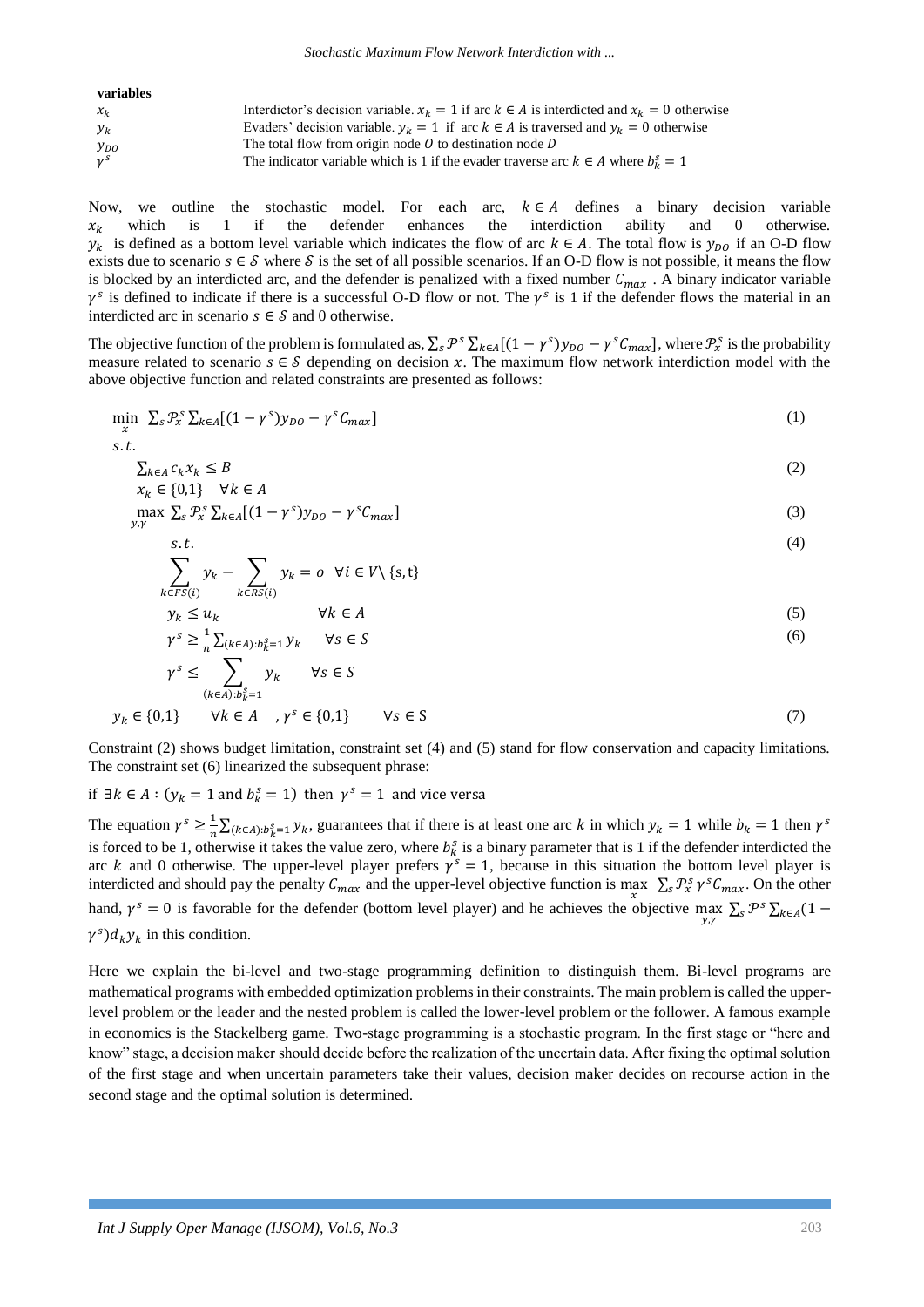#### *Sadeghi and Seifi*



**Figure 1.** The decision process for model 1.

### **3) Dealing with Non-linear Probability Measures**

As discussed in section 2, the uncertain interdiction problem is modeled as a bi-level and two-stage stochastic program. In the upper level, the attacker decides which arcs to use to enhance interdiction ability by setting  $x_k = 1$ . In the bottom level, first, the defender tries to find the maximum flow in the survived network and then an indicator variable reveals whether he flows the material to terminal node successfully or if he is detected.

In the objective function, the expected amount of flow should be computed over all scenarios.  $\mathcal{P}_x^s$ , the probability measure related to scenario  $s \in \mathcal{S}$  can be expressed as a function of the upper-level decision vector  $x_k$ .

$$
\mathcal{P}_x(\{b_k = \tilde{b}_k\}) = \begin{cases} (p_k(1 - x_k) + q_k x_k) & b_k^s = 1 \\ [((1 - p_k)(1 - x_k) + (1 - q_k)x_k)] & b_k^s = 0 \end{cases}
$$

Then it can be represented as:

$$
\mathcal{P}_{x}(\{b_{k} = \tilde{b}_{k}\}) = \prod_{k \in A} [b_{k}^{S}(p_{k}(1 - x_{k}) + q_{k}x_{k})] + [(1 - b_{k}^{S})((1 - p_{k})(1 - x_{k}) + (1 - q_{k})x_{k})]
$$

Since the interdictor decisions ( $x_k = 1$  or 0) affect the probability measures, the problem has endogenous uncertainty. As you see, the above phrase includes the product of decision variables, then using such products results in non-linearity. The most common approaches to deal with this nonlinearity are linearizations or convex approximations. Laumanns et al. (Laumanns, Prestwich, and Kawas 2014) developed a novel and useful method based on Bayse' rule to find the simple linear relationship between resulting probability measures, called "neighboring measures".

Let  $|A| = n$ . Suppose that all arcs are sorted by an ordinal relation, then the set of arcs can be shown by  $A = \{1, 2, ..., n\}$ . Two decision vectors  $x^0, x^1 \in \{0,1\}^{|E|}$  of the arcs setA, are just different in one component corresponding to arc k therefore  $x^1 - x^0 = e_k$  where  $e_k$  is the  $k - th$  unit vector. So that two probability measures  $x^0$  and  $x^1$  are interrelated as:

$$
\mathcal{P}_{x^1}(\lbrace b_k = \tilde{b}_k \rbrace) = \begin{cases} (\mathcal{P}_{x^0}).\frac{q_k}{p_k} & \text{for } b_k^s = 1 \\ (\mathcal{P}_{x^0}).\frac{1 - q_k}{1 - p_k} & \text{for } b_k^s = 0 \end{cases}
$$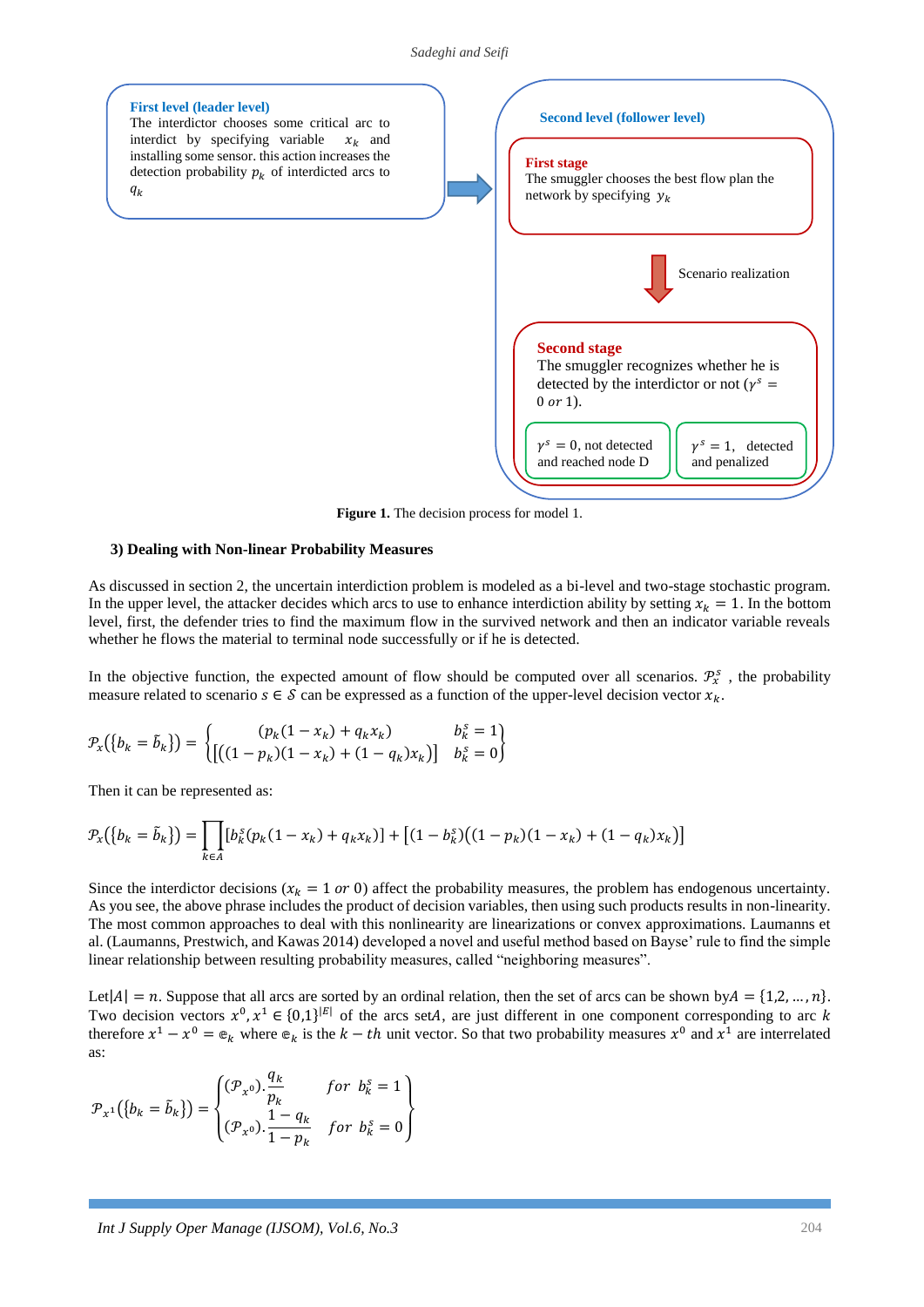$\mathcal{P}_{x^1}$  is the probability measure of scenario *s* associated with decision vector  $x^1$ . The term,  $x^1 - x^0 = \mathfrak{e}_k$  means that  $x_1^k$ =1 while  $x_0^k = 0$  assumes that  $b_k^s = 1$ , the arc  $k \in A$ , is not interdicted in  $x^0$ , then the detection probability of this arc is  $p_k$  on the other hand, this arc is interdicted in decision vector  $x^1$  then the associate probability should change to  $q_k$ , multiplying  $\mathcal{P}_{\chi^0}$  to  $\frac{q_k}{n_k}$  $\frac{q_k}{p_k}$  substituting  $q_k$  to  $x_1^k$ .

$$
\mathcal{P}_{x^0} = (\dots, p_k, \dots) \underset{\mathcal{P}_k}{\Longrightarrow} (\dots, q_k, \dots) = \mathcal{P}_{x^1}
$$

The following example can clarify the method. Consider the simple complete graph.1 with 3 arcs ( $|A| = 3$ ) and 3 nodes. The decision vector  $x^0 = (0,0,0)$  means the interdictor does not have any enhancement plan for arcs and the decision vector  $x^1 = (1,0,0)$  displays an enhancement plan established in the second arc by the interdictor.



**Graph 1.** A simple graph with  $|A| = |N| = 3$ 

Arc k interdicts successfully with probability  $p_k = 0.6$  if  $x_k = 0$  (no enhancement plan in arc k) and with probability  $q_k = 0.8$  if arc k selects to enhance, so that  $x_k = 1$ .

Assuming  $p_k = 0.6$  and  $q_k = 0.8$ , the probability measures of different scenarios under two decision vectors  $x^0 =$  $(0,0,0)$  and  $x^1 = (1,0,0)$  are presented in Table.1.

| <b>THERE</b> : I FOUGHING INCREASED TO TREATHER GOVERNMENT VOCTORS A THING A |          |          |                           |            |                 |  |
|------------------------------------------------------------------------------|----------|----------|---------------------------|------------|-----------------|--|
|                                                                              | $b_k^s$  |          | $P_x\{\xi=\tilde{\xi}\}\$ |            |                 |  |
| 1                                                                            | 2        | 3        | $x^0 = (0,0,0)$           |            | $x^1 = (0,0,1)$ |  |
| $\mathbf{0}$                                                                 | $\Omega$ | $\Omega$ | 0.064                     | $*0.2/0.4$ | 0.032           |  |
| $\mathbf{0}$                                                                 | $\Omega$ | 1        | 0.096                     | $*0.8/0.6$ | 0.128           |  |
| $\mathbf{0}$                                                                 | 1        | $\Omega$ | 0.096                     | $*0.2/0.4$ | 0.048           |  |
| $\mathbf{0}$                                                                 | 1        | 1        | 0.144                     | $*0.8/0.6$ | 0.192           |  |
| 1                                                                            | $\Omega$ | $\Omega$ | 0.096                     | $*0.2/0.4$ | 0.048           |  |
| 1                                                                            | $\Omega$ | 1        | 0.144                     | $*0.8/0.6$ | 0.192           |  |
| 1                                                                            |          | $\Omega$ | 0.144                     | $*0.2/0.4$ | 0.072           |  |
| 1                                                                            |          |          | 0.216                     | $*0.8/0.6$ | 0.288           |  |

**Table1.** Probability measures for neighboring decision vectors  $x^0$  and  $x^1$ 

In the last row of the table, the probability of  $x^0 = (0,0,0)$ ,  $\mathcal{P}_{x^0}$ , is  $p_k \times p_k \times p_k = 0.6 \times 0.6 \times 0.6 = 0.216$ . On the other hand,  $\mathcal{P}_{\chi^1} = p_k \times p_k \times p_k \cdot \left(\frac{q_k}{n_k}\right)$  $\frac{q_k}{p_k}$ ) =  $p_k \times p_k \times q_k$  = 0.6  $\times$  0.6  $\times$  0.8 = 0.288.

The mentioned method can be applied to our optimization model. In other words, instead of decision vector  $x$  which is determined in the model, defining successive vectors  $\hat{x}^k$  for a fixed x and all $k \in \{1,2,\dots,n\}$ , such that:

$$
\check{x}_i^k = \begin{cases} x_i & \text{if } i \le k \\ 0 & \text{else} \end{cases} \quad k \in 1, \dots, n
$$

Then, we have  $\hat{x}^n = x$ . Defining the probability measure induced by  $\hat{x}^k$  as  $\pi_k^s = \mathcal{P}_{\hat{x}^k}$  which is an auxiliary variable, for any  $k \leq n$ , two neighbored probability measures  $\pi_k^s$  and  $\pi_{k-1}^s$  must satisfy the following linear inequalities: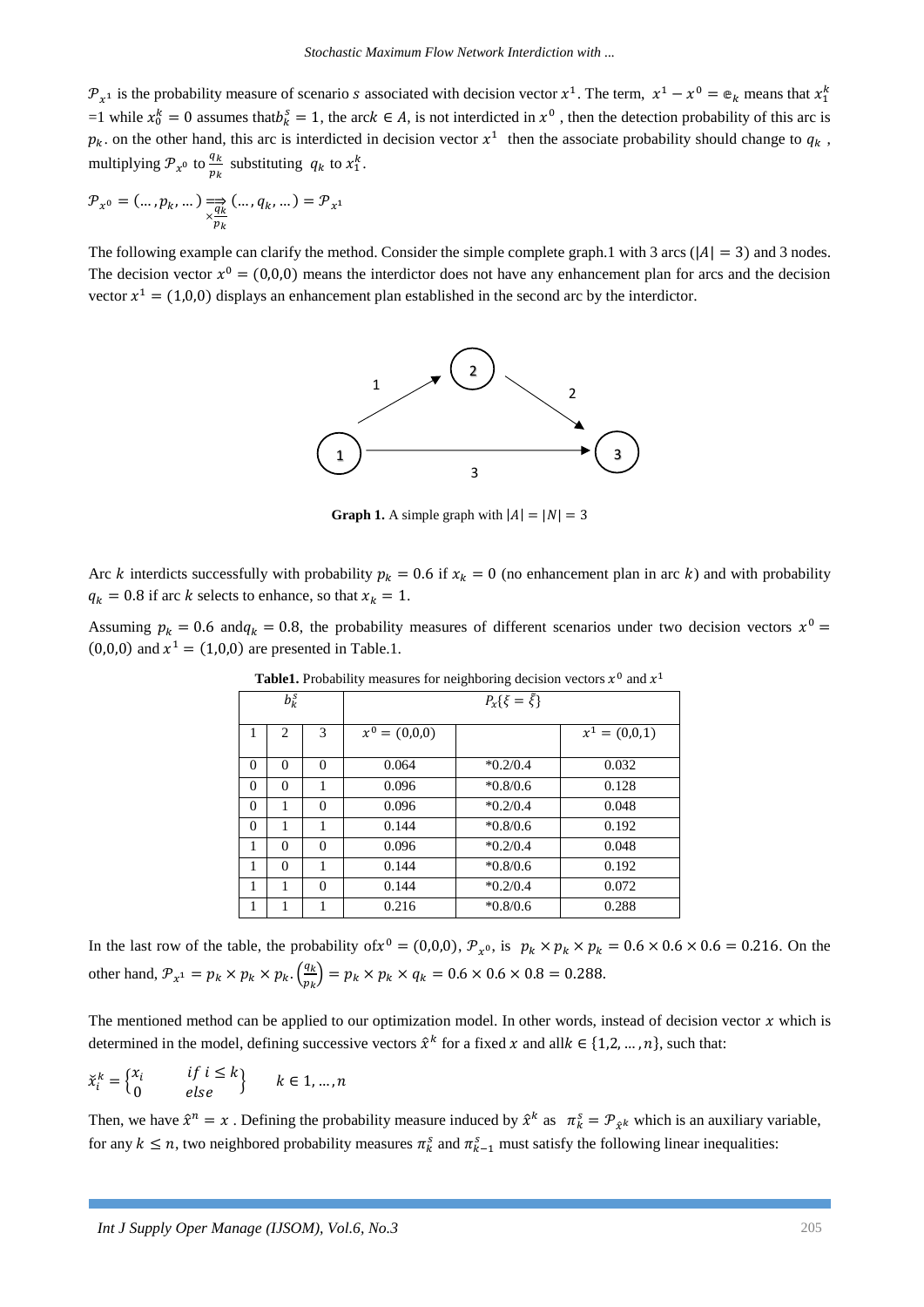$$
\begin{cases} \pi_k^s \le \frac{q_k}{p_k} \cdot \pi_{k-1}^s + 1 - x_k & \forall s : b_k^s = 1 \\ \pi_k^s \le \frac{1 - q_k}{1 - p_k} \cdot \pi_{k-1}^s + 1 - x_k & \forall s : b_k^s = 0 \end{cases}
$$
  

$$
\begin{cases} \pi_k^s \le \pi_{k-1}^s + x_k & \forall s \} \\ \sum_s \pi_k^s = 1 \end{cases}
$$

For the initial vector  $\hat{x}^0 = (0, ..., 0)$ , the associated probability measure is a function of  $p_k$  and is defined as  $\pi_0^s =$  $\prod_{k: b_k^s=0} (1-p_k) \cdot \prod_{k: b_k^s=1} p_k$ , besides the final vector  $\pi_n^s$ , is the probability measure induced by decision vector x under scenario  $s \in \mathcal{S}$ .

Now we replace the probability measure  $\mathcal{P}_x^s$  by the variable  $\pi_n^s$  and add the corresponding successive constraint to model (1)-(7) and construct model (8)-(14). Briefly,  $\pi_n^s$  is the probability of an evader being detected under scenarios  $\in \mathcal{S}$ . It is a probability measure that is induced by the decision vectorx, which shows whether or not a sensor is installed on a link.

$$
\min_{x,\pi} \max_{y,y} \sum_{s} \pi_n^s \sum_{k \in A} [(1-\gamma^s)y_{DO} + \gamma^s C_{max}]
$$
\n(8)

$$
s.t. \qquad (9)
$$
\n
$$
\sum_{k \in A} c_k x_k \le B
$$

$$
x_k \in \{0,1\} \quad \forall k \in A
$$
  
\n
$$
\pi_k^s \le \frac{q_k}{p_k} \times \pi_{k-1}^s + 1 - x_k \qquad \forall k \in A, \forall s: b_k^s = 1
$$
\n(10)

$$
\pi_k^s \le \frac{1 - q_k}{1 - p_k} \times \pi_{k-1}^s + 1 - x_k \qquad \forall k \in A, \forall s: b_k^s = 0
$$
  

$$
\pi_k^s \le \pi_{k-1}^s + x_k \qquad \forall k \in A, \forall s \in S
$$
  

$$
\sum_s \pi_k^s = 1 \qquad \forall k \in A
$$

$$
\pi_k^s \ge 0 \qquad \forall k \in A, \forall s \in S
$$
  

$$
\sum y_k - \sum y_k = 0 \quad \forall i \in V \setminus \{s, t\}
$$
 (11)

$$
y_k \le u_k \qquad \qquad \forall k \in A \tag{12}
$$

$$
\gamma^s \ge \frac{1}{n} \sum_{k \in \mathbb{Z}^s} y_k \quad \forall s \in S \tag{13}
$$

$$
\gamma^{s} \leq \sum_{(k \in A): b_{k}^{s} = 1} \gamma_{k} \qquad \forall s \in S
$$
\n
$$
y_{k} \in \{0,1\} \qquad \forall k \in A
$$
\n
$$
\gamma^{s} \in \{0,1\} \qquad \forall k \in A
$$
\n
$$
\gamma^{s} \in \{0,1\} \qquad \forall s \in S
$$
\n
$$
(14)
$$

Model (8)-(14) is a max-min problem with objective function (8) and constraint set (9) to (14). (9) Shows the budget limitation; (10) presents the set of inequality to linearize the product caused by probability measures; (11) and (12) are the constraint of flow conservation and capacity limitation; (13) is constraint related to indicator variable; and lastly (14) display the binary form of variables. Although, the term  $\gamma^s y_k$  causes nonlinearity in Model 2, we can simply linearize it as a product of two binary variables.

# **4) Solution method**

 $k \in FS(i)$ 

 $k \in RS(i)$ 

Model (8)-(14) is a bi-level programming model and there are three main approaches to solve such models, including decomposition, duality, and reformulation. In this section, we show how the problem displayed in Model 2 can be solved using Benders' based bi-level decomposition.

The decomposition approach is established on solving a smaller nested bi-level programming problem sequentially. This method lets one exploit the interaction between the attacker and the defender in each of these sub-problems. A given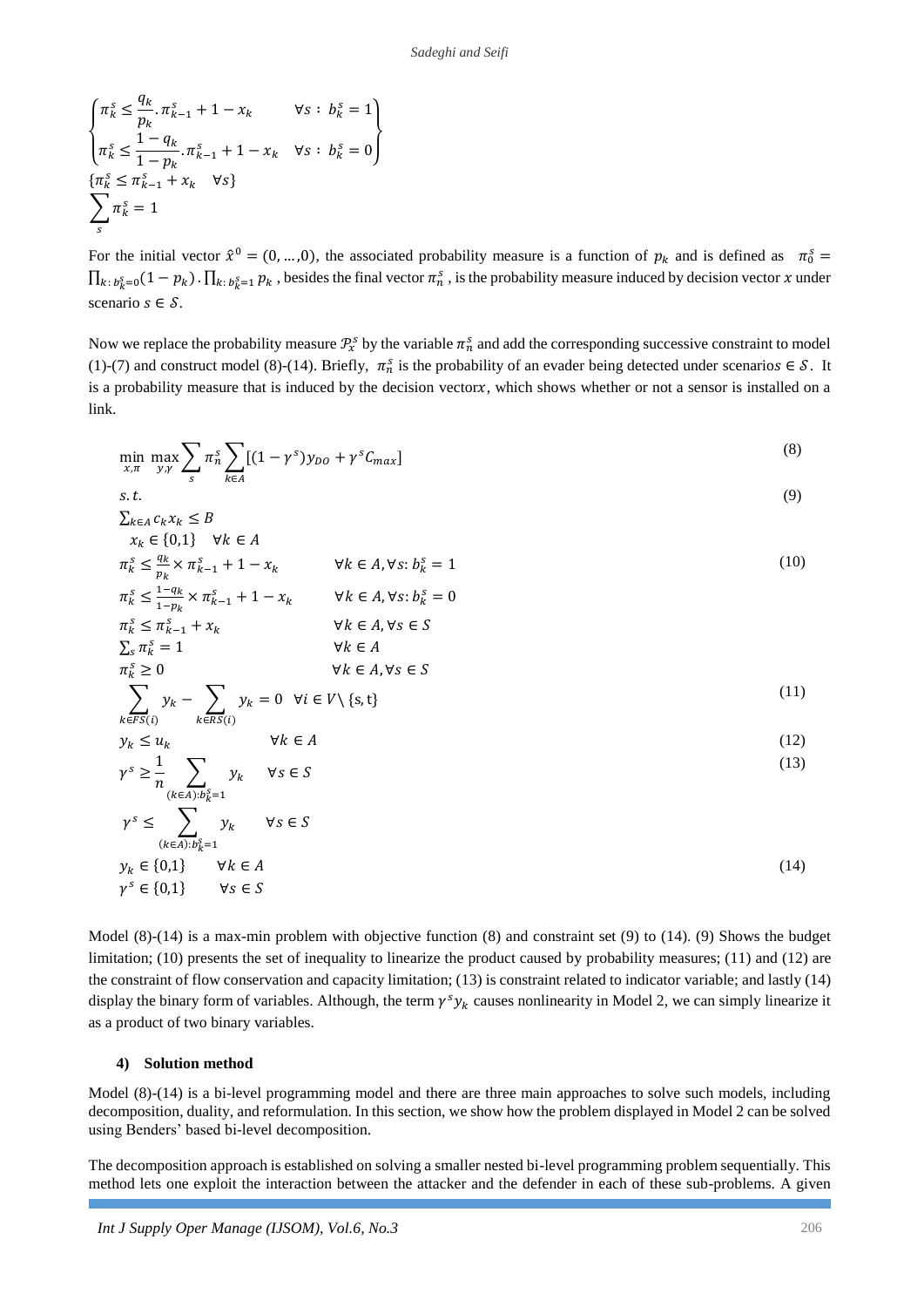initial solution for the top-level problem is needed to start, then an equilibrium for the bottom level problems is found iteratively and a Benders' cut is generated by the obtained solution. The new cut should be added to the top-level problem in the next iteration and solves the upper level considering the set of all generated cuts. Model (15)-(16) is the reformulation of Model (8)-(14) to apply the decomposition method. (16) is the Benders' cut generated using the fixed value  $\hat{\gamma}^s$  and  $\hat{y}_k$ .

$$
\min_{\alpha,\pi,x} \alpha \tag{15}
$$
\n
$$
s.t.
$$

Constraints (9) and (10)

$$
\alpha \geq \sum_{s} \pi_{n}^{s} \sum_{k \in A} [(1 - \hat{\gamma}^{s}) \hat{y}_{DO} + \hat{\gamma}^{s} C_{max}]
$$
  
\n
$$
\alpha(\tilde{\pi}, \tilde{x}) = \max_{y, \gamma} \sum_{s} \tilde{\pi}_{n}^{s} \sum_{k \in A} [(1 - \gamma^{s}) y_{DO} + \gamma^{s} C_{max}]
$$
  
\ns.t.

Constraints (11) to (14)

Let  $S(\tilde{y}, \tilde{y})$  denotes the set of pairs  $(\tilde{y}, \tilde{y})$  found as the optimal solutions of the lower level problem. Algorithm 1 to solve Model  $(15)-(16)$  is stated as:

Algorithm 1:

Initialization phase: Given an O-D network and a tolerable optimality gap  $\mathcal{E}$  ; set  $\widetilde{w}^{(1)} \leftarrow 0$  ,  $S(\widetilde{y}, \widetilde{\gamma}) = \emptyset$ . Iterative phase: For  $i = 1, ..., N$ , Begin 1.1) Solve (16) to find  $\tilde{\mathbf{y}}^i$ ,  $\tilde{\mathbf{y}}^i$  and objective value  $\tilde{\mathbf{Z}}^i$ . Set  $\mathbf{S}(\tilde{\mathbf{y}}, \tilde{\mathbf{y}}) = \mathbf{S}(\tilde{\mathbf{y}}, \tilde{\mathbf{y}}) \cup {\tilde{\mathbf{y}}^i}, \tilde{\mathbf{y}}^i$ 1.2) Solve (15) to find  $\tilde{\chi}^i$ ,  $\tilde{\pi}^i$  and  $\tilde{\alpha}^i$ . 1.3) (Convergence Check) If  $|\tilde{\alpha}^i - \tilde{\alpha}^i| < \varepsilon$  then  $(x^*, \pi^*, y^*, \gamma^*) \leftarrow (\tilde{x}^i, \tilde{\pi}^i, \tilde{y}^i, \tilde{\gamma}^i)$  and break. else go to 1.1. End.

Return  $x^*, \pi^*, y^*, \gamma^*.$ 

# **5. Computational Results of the Case Study**

To illustrate the importance and applicability of the proposed uncertain maximum flow network interdiction a real-world case study is presented in the following.

# **5.1. Case study: Drug Trafficking Network**

In October 2009, UNODC<sup>2</sup> published a survey on the transnational threat of Afghan drug (opium) and revealed the dramatic negative effect of Afghan drugs not only in neighboring states but also all over the world. The report emphasizes the importance of seizing the drug flow between different countries. Figure 1 illustrated the global drug trafficking graph.

Now, to apply our model to cope with the drug trafficking problem, each country may consider a node of graph  $G$  and a link between two countries if there is drug transportation.

To simplify, we just study some weighty and critical links and consider Afghanistan for the origin of graph  $G$  as the main producer of opium in the world. Europe with the largest share of opiate market value is regarded as a single destination. A directed and weighted graph  $G = (N, A)$  with 10 arcs A and 7 nodes N is presented in figure 2, which depicts the selected opium flow network.

 $\overline{a}$ 

<sup>2</sup> United Nations Office of Drug and Crime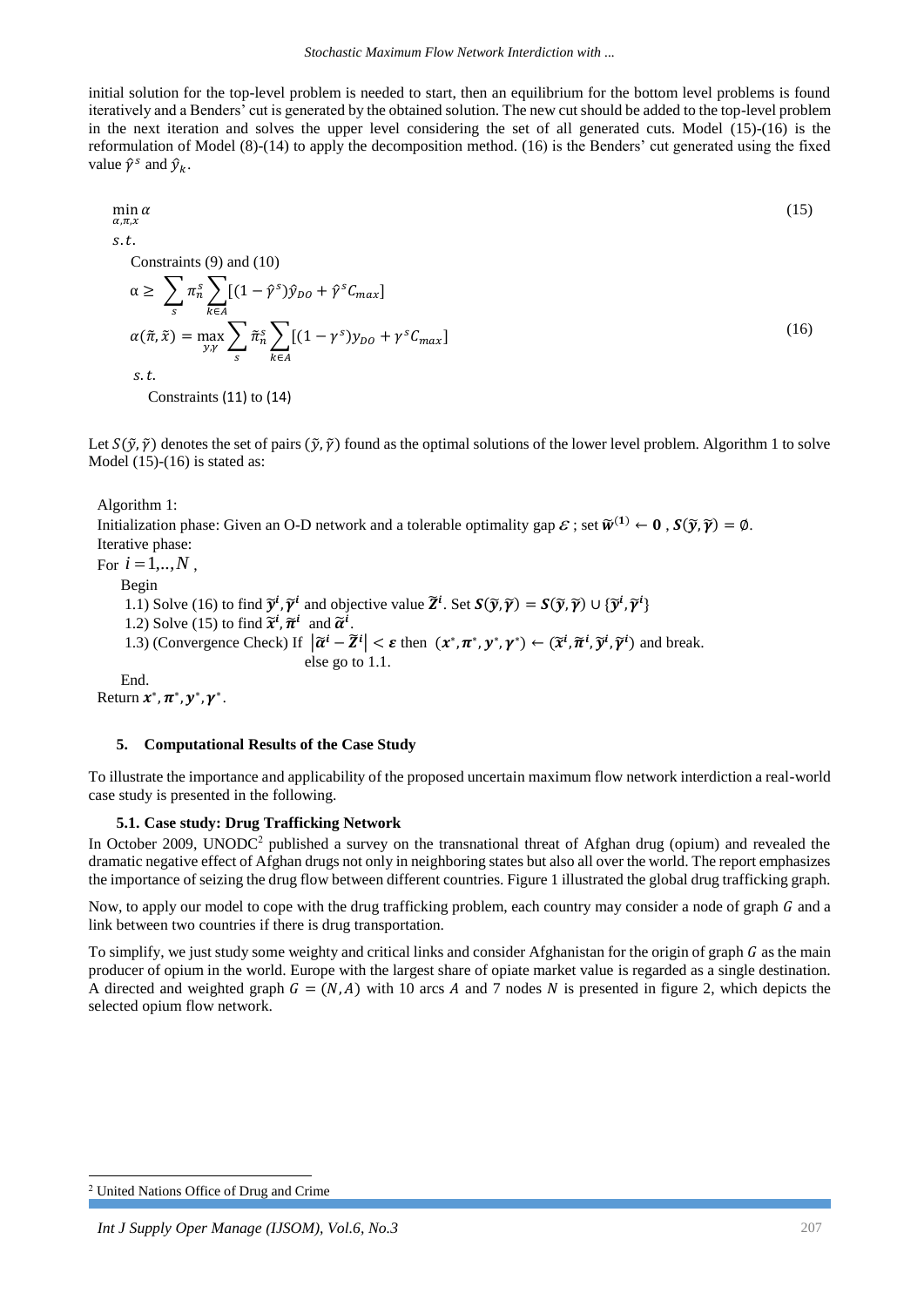

Figure1. Estimated opium flows from Asia to the world (in tons)<sup>\*</sup>



**Figure 2.** Summarized graph derived from figure1

Table 2 clarifies the drug flows (tons) after 2002 for 7 selected countries with a drastic role in worldwide flow. The percentage of estimated flow intercepted in each country is also shown.

| #              | country      | $_{\rm of}$<br>Percentage<br>seizers | Afghanistan | Pakistan | Central Asia   | Iran | Russia | Turkey | Europe |
|----------------|--------------|--------------------------------------|-------------|----------|----------------|------|--------|--------|--------|
|                | Afghanistan  | 2%                                   |             | 150      | 95             | 105  |        |        |        |
| 2              | Pakistan     | 17%                                  |             |          |                | 35   |        |        | 5      |
| 3              | Central Asia | 5%                                   |             |          |                |      | 77     |        |        |
| $\overline{4}$ | Iran         | 20%                                  |             |          | $\overline{2}$ |      |        | 95     |        |
| 5              | Russia       | 2%                                   |             |          |                |      |        |        | 4      |
| 6              | Turkey       | 9%                                   |             |          |                |      |        |        | 85     |
| 7              | Europe       | 9%                                   |             |          |                |      |        |        |        |

**Table 2.** Percentage of seizers and estimated flows of selected graph

### source: UNODC

 $\overline{a}$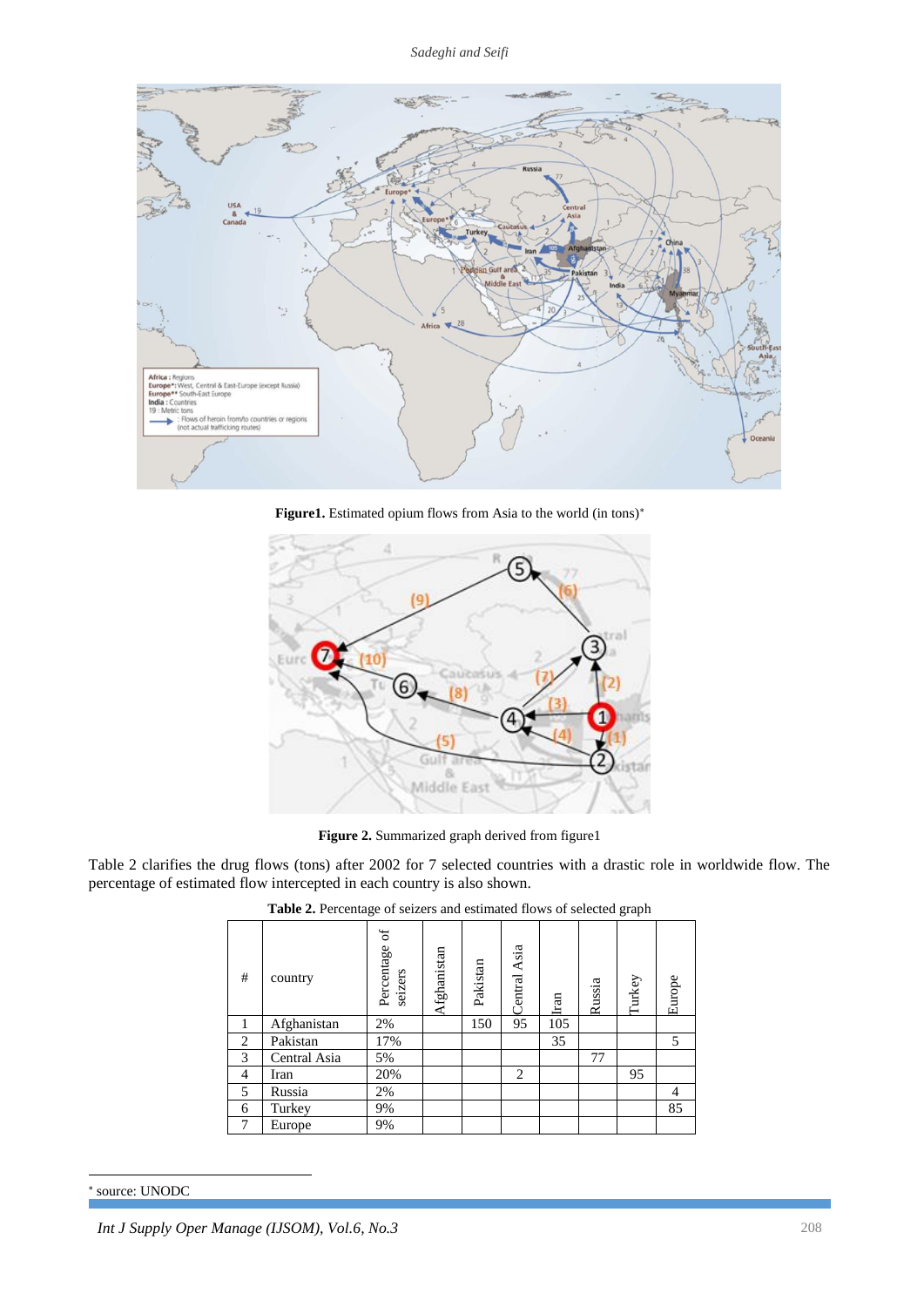### **5.2. Numerical results and discussion**

We implement Algorithm 1 using a simplified instance derived from UNODC report 2009. The algorithm is implemented in GAMS software installed on a PC with an Intel Core i7m 4 GHz processor and 16 GB of RAM. The commercial solver CPLEX, version 11, was used to solve the MIP problems at each node of the enumeration tree.

We executed the model using Algorithm 1, for  $p$  as a percentage of seizers (shown in table 3) or probability of successful detection before interdiction, and  $q = 1$  (problem #1)  $q = p + uniform(0,1-p)$  (problem #2),  $q = 0.5$  (problem #3) and  $q = p + 0.3$  (problem #4). *q* is the probability of successful detection which is enhanced after interdiction. This enhancement may be achieved by adding some sensors or security enhancing.

Table 3 represents the results.  $x$  is the master problem binary variable associated with interdicted arcs and  $y$  is the binary variables demonstrating the chosen path traversed by the smugglers. The optimal value of the min-max problem is shown under column $Z$ .

| Problem | B              | $\boldsymbol{x}$ | y                       | z       | TIME(s) |
|---------|----------------|------------------|-------------------------|---------|---------|
| No.     |                |                  |                         |         |         |
| #1      | 1              | 8                | $1 - 2 - 5 - 6 - 9$     | 3.60    | 28.38   |
|         | $\overline{2}$ | 6,8              | $1-5$                   | 2.38    | 93.25   |
|         | 3              | 1,2,3            | $1 - 2 - 3 - 4 - 5 - 6$ | -6      | 91.01   |
|         | $\overline{4}$ | 1,2,3            | $7 - 8 - 9 - 10$        | -6      | 92.37   |
|         |                |                  |                         |         |         |
| #2      | 1              | 1                | $3 - 8 - 10$            | 20.06   | 4.03    |
|         | $\overline{2}$ | 1,8              | $2 - 6 - 9$             | 2.47    | 24.05   |
|         | 3              | 1,6,8            | $1-5$                   | 0.88    | 145.24  |
|         | $\overline{4}$ | 1,2,5,8          | $3 - 6 - 7 - 9$         | $-0.58$ | 397.15  |
| #3      |                |                  |                         |         |         |
|         | 1              | 8                | $3 - 8 - 10$            | 8.32    | 14.17   |
|         | $\overline{2}$ | 8,10             | $1 - 2 - 5 - 6 - 9$     | 3.60    | 89.38   |
|         | 3              | 6,8,10           | $1-5$                   | 2.31    | 392.48  |
|         | $\overline{4}$ | 5,6,8,10         | $3 - 8 - 10$            | 1.88    | 476.38  |
| #4      |                |                  |                         |         |         |
|         | 1              | 3                | $1-4-8-10$              | 11.05   | 20.97   |
|         | $\overline{2}$ | 3,8              | $1 - 4 - 8 - 10$        | 0.25    | 37.43   |
|         | 3              | 3,8,10           | $3 - 8 - 10$            | 5.89    | 86.07   |
|         | 4              | 3,6,8,10         | $3 - 8 - 10$            | 5.89    | 86.07   |

**Table 3.** Optimal results and computational time of different problem instances for Budget  $B = 1$  to 4

To analyze the number of the table, consider the optimal value of problem instance #4 (numbers in the grey rectangle). If the network protector enhances the prior detection probability measure p to  $p + 0.3$  just for a single link ( $B = 1$ ), the optimal value ( the expected flow that the smugglers may pass through the network) is 11.05, but if there is enough budget to amplify the detection probability of 2 arcs, the optimal value decreases 10.80 units and reaches to 0.25. In addition, our model finds critical links to invest. Here, link 3, 8 are recognized as critical links that need to enhance the detection probability. Link 8 which is associated with Iran-Turkey arc appeared frequently in different solutions and show the critical role of this connection in the flow control.

The optimal value of different problem instances #1 to #4 for associated budget  $B = 1$  to  $B = 4$  is illustrated in figure 3.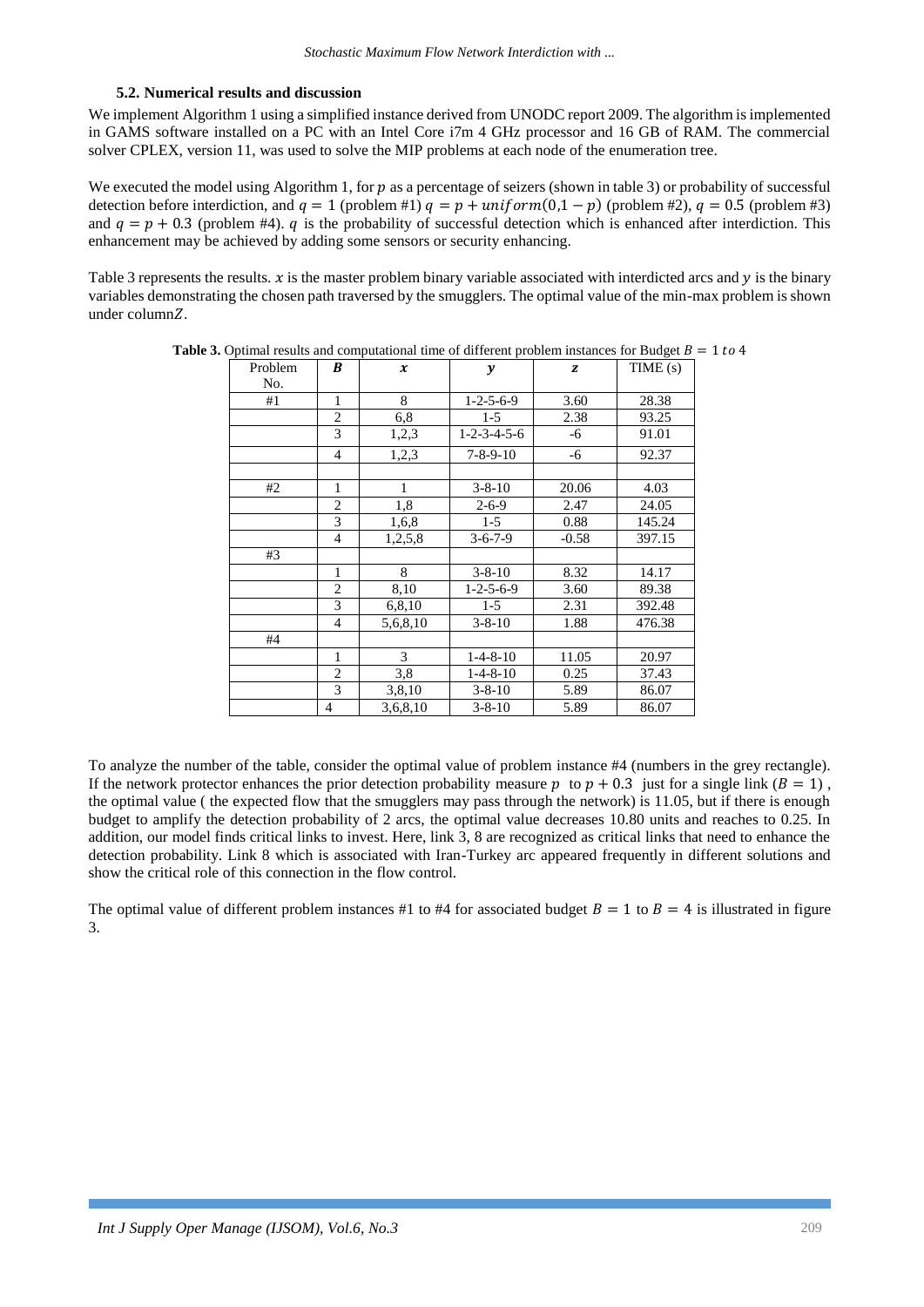*Sadeghi and Seifi*



**Figure 3.** Optimal values of different problems instances for  $B = 1$  to 4

As expected, the optimal value of the min-max interdiction problem decrease by having more budget  $B$ . This decline standstill for extra budget and stop decreasing after a threshold. Figure 2 shows this optimal value trend for problem instances #2 and #3.



**Figure 4.** Optimal values of problem #2 for  $B = 1$  to 6

### **6. Conclusions**

We have studied two-stage maximum flow network interdiction problem with decision-dependent probabilities which change endogenously in the model. In this problem, endogenous uncertainty arises in this way. Considering that the interdiction action for any arc  $k \in A$  may be successful with the given probability  $p_k$  ( $0 \leq p_k \leq 1$ ) initially, the interdictor can increase this probability to  $q_k$  ( $0 \leq q_k \leq 1$  and  $q_k \geq p_k$ ) by enhancing the interdiction ability. This enhancement may be achieved by adding some sensors or security controls according to the interdictor's limited budget. The proposed model is a nested bi-level programming model in which the leader chooses some arcs to enhance the probability of detection and probability of each scenario as a consequent at the upper level. At the bottom level, the follower tries to choose the best possible flow plan having just the probability of each scenario. On the other hand, the problem is a two-stage stochastic problem. In the first stage, the follower selects a flow plan while he does not know which scenario may occur. In the second stage, a control value reveals if the follower is detected finally or there is a successful flow of commodity from origin to destination.

We proposed a new formulation and solution method for a bi-level maximum flow problem with endogenous uncertainty. The problem is formulated with a bi-level min-max structure, which could not be solved via standard optimization algorithms. In this paper, bi-level decomposition algorithm has been applied to solve the problem by adding some Benders' cuts iteratively. We applied a method, called distribution shaping, to deal with non-linearity arise in the probability measure of each flow plan. The model is implemented for a real case study of selected sub-graph derived from opium trafficking network. The network topology and data are extracted from the UNODC report (2009).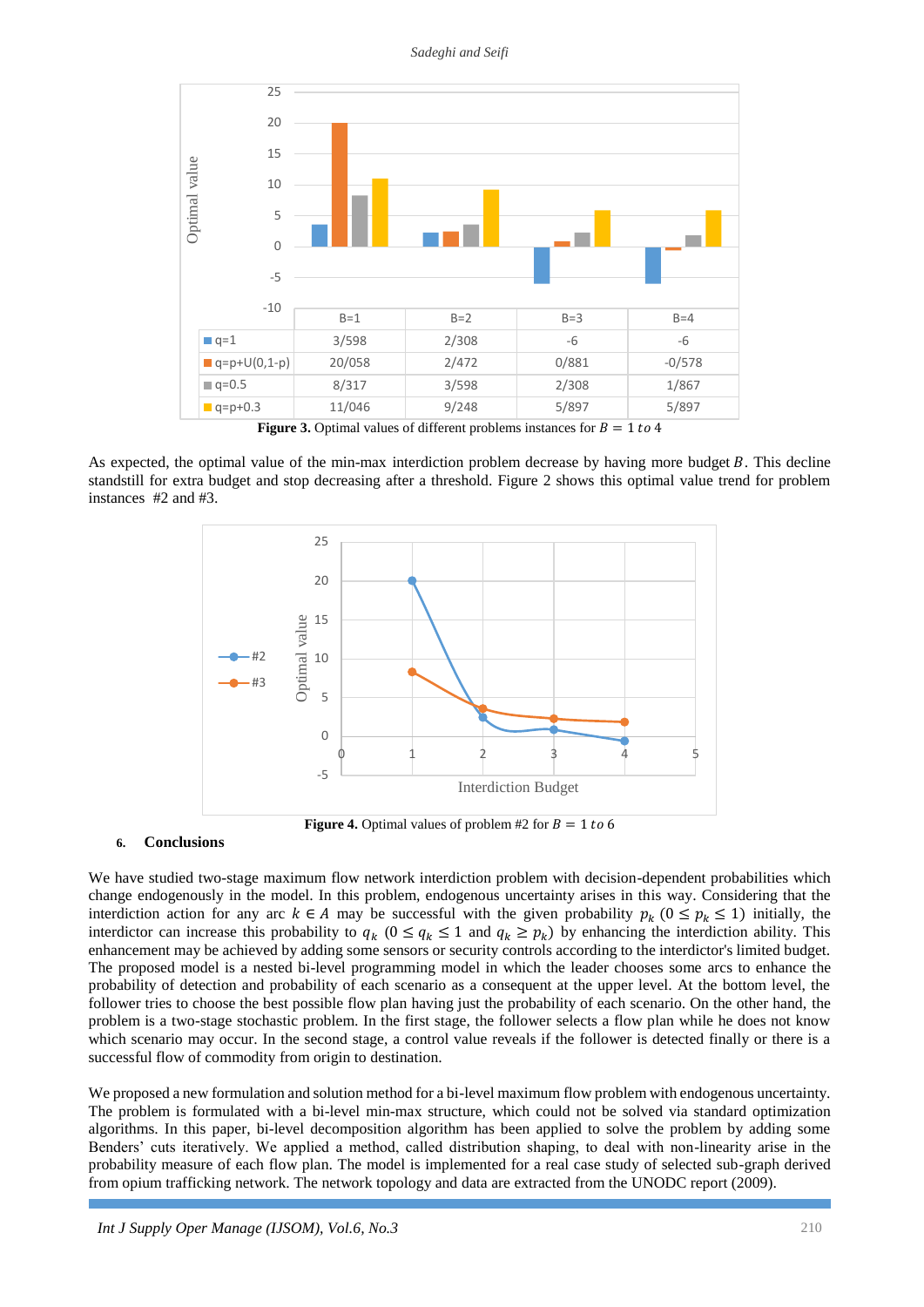Numerical results show that a small increase in the probability of opium seizers leads to a significant change in the expected total cost of smugglers. In addition, our model determines the most important countries in the case study to watch for controlling the world flow of opium.

The two-stage problem consists of an exponential number of scenarios where solving the model in a larger size is difficult or even impossible. Using a scenario reduction method that is consistent with endogenous uncertainty may be interesting for future work.

### **References**

Akbari-Jafarabadi, M, Reza Tavakkoli-Moghaddam, M Mahmoodjanloo, and Yaser Rahimi. (2017). A Tri-Level r-Interdiction Median Model for a Facility Location Problem under Imminent Attack. *Computers & Industrial Engineering,* Vol. 114, pp. 151–165.

Altner, Douglas S, and Nelson A Uhan. (2009). The Maximum Flow Network Interdiction Problem : Valid Inequalities , Integrality Gaps , and Approximability. *Operations Research*, Vol. 38(1), pp. 1–12.

Assimakopoulos, Nikitas. (1987). A Network Interdiction Model for Hospital Infection Control. *Computers in biology and medicine,* Vol. 17(6), pp. 413–422.

Bayrak, Halil, and Matthew D Bailey. (2008). Shortest Path Network Interdiction with Asymmetric Information. *Networks,* Vol. 52(3), pp. 133–140.

Borndörfer, Ralf, Guillaume Sagnol, and Stephan Schwartz. (2016). An Extended Network Interdiction Problem for Optimal Toll Control. *Electronic Notes in Discrete Mathematics,* Vol. 52, pp. 301–308.

Chen, Yan, Cheng Guo, and Shenghan Yu. (2019). Bi-Objective Optimization Models for Network Interdiction. *RAIRO-Operations Research,* Vol. 53(2), pp. 461–472.

Church, Richard L, Maria P Scaparra, and Richard S Middleton. (2004). Identifying Critical Infrastructure: The Median and Covering Facility Interdiction Problems. *Annals of the Association of American Geographers,* Vol. 94(3), pp. 491– 502.

Cormican, Kelly J., David P. Morton, and R. Kevin Wood. (1998). Stochastic Network Interdiction. *Operations Research,* Vol. 46(2), pp. 184–197.

Granata, Donatella, Gregory Steeger, and Steffen Rebennack. (2013). Network Interdiction via a Critical Disruption Path: Branch-and-Price Algorithms. *Computers & Operations Research,* Vol. 40(11), pp. 2689–2702.

Israeli, Eitan, and R. Kevin Wood. (2002). Shortest-Path Network Interdiction. *Networks,* Vol. 40(2), pp. 97–111.

Jabbarzare, Ziba, Hossein Zolfagharinia, and Mehdi Najafi. (2019). Dynamic Interdiction Networks with Applications in Illicit Supply Chains. *Omega*, in press.

Laumanns, Marco, Steven Prestwich, and Ban Kawas. (2014). Distribution Shaping and Scenario Bundling for Stochastic Programs with Endogenous Uncertainty. *Stochastic Programing E-Print Series,* in press.

Lei, Xiao, Siqian Shen, and Yongjia Song. (2018). Stochastic Maximum Flow Interdiction Problems under Heterogeneous Risk Preferences. *Computers & Operations Research,* Vol*.* 90, pp. 97–109.

Liberatore, Federico, Maria P Scaparra, and Mark S Daskin. (2011). Analysis of Facility Protection Strategies against an Uncertain Number of Attacks : The Stochastic R-Interdiction Median Problem with Fortification. *Computers and Operation Research*, Vol. 38(1), pp. 357–366.

Lim, Churlzu, and J. Cole Smith. (2007). Algorithms for Discrete and Continuous Multicommodity Flow Network Interdiction Problems. *IIE Transactions,* Vol. 39(1), pp. 15–26.

Malaviya, Ajay, Chase Rainwater, and Thomas Sharkey. (2012a). Multi-Period Network Interdiction Problems with Applications to City-Level Drug Enforcement. *IIE Transactions,* Vol. 44(December), pp. 368–380.

Michalopoulos, Dennis P., J. Wesley Barnes, and David P. Morton. (2014). Prioritized Interdiction of Nuclear Smuggling via Tabu Search. *Optimization Letters,* Vol. 9(8): 1477–1494.

Morton, David P, Feng Pan, and Kevin J Saeger. (2007). Models for Nuclear Smuggling Interdiction. *IIE Transactions,*  Vol. 39(1), pp. 3–14.

Nehme, Michael Victor. (2009). Two-Person Games for Stochastic Network Interdiction : Models , Methods , and Complexities. University of Texaz, Austin.

Pan, Feng, and Aaron Schild. (2016). Interdiction Problems on Planar Graphs. *Discrete Applied Mathematics*, Vol. 198, pp. 215–231.